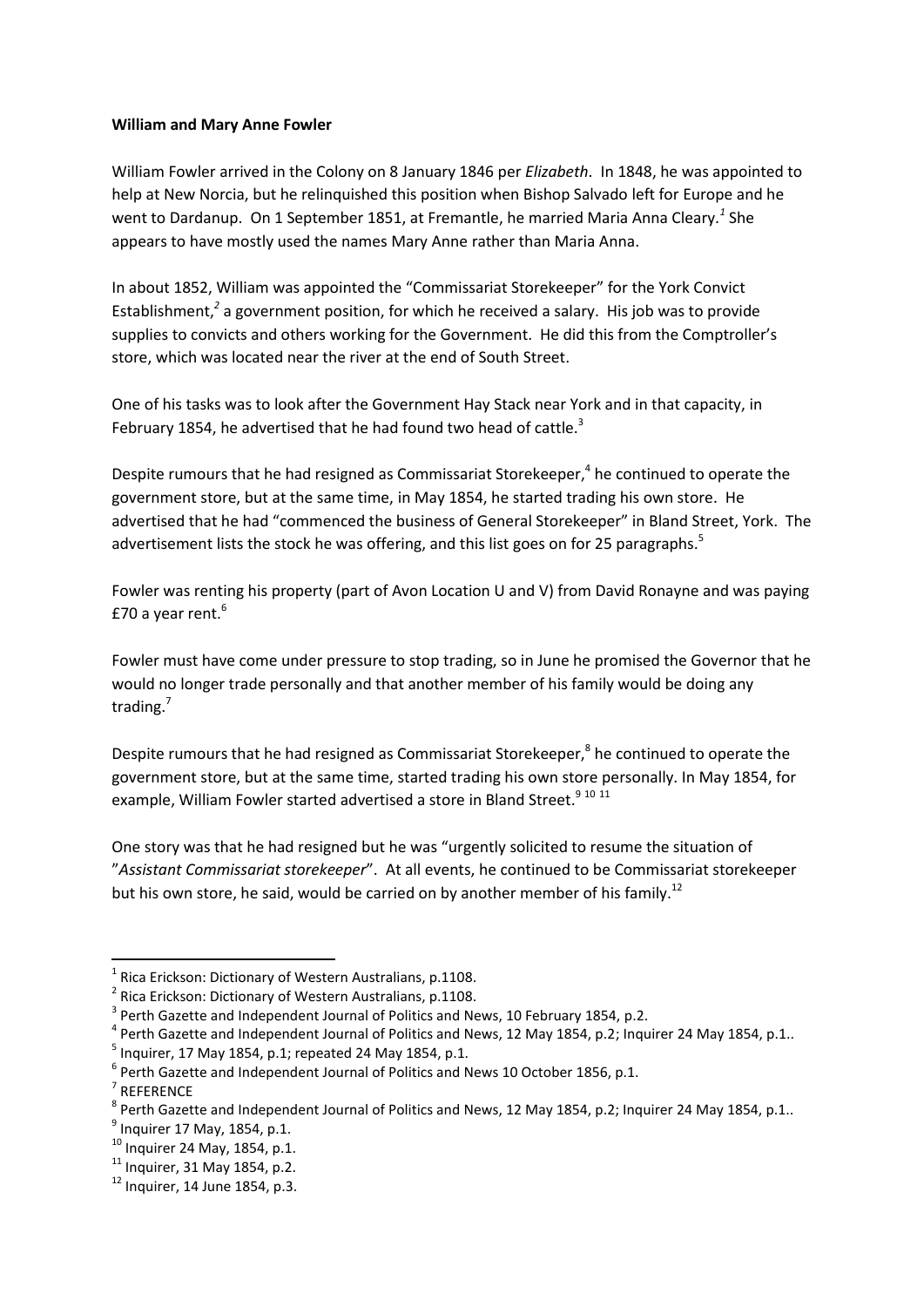This person, it seems, was Mary Anne Fowler, his wife. Mrs Fowler was not in the best position to be running a business because, around this time, on 29 August 1854, Mrs Fowler gave birth to a son, which birth was very loudly announced in two newspapers of the time.<sup>13 14</sup> She was also looking after one year old, John, and two year old, Thomas. *<sup>15</sup>*

Mrs Fowler offered a range of stock in a series of monthly ads from 14 June to December 1854.<sup>16 17 18</sup> <sup>19</sup> <sup>2021</sup> <sup>22</sup> <sup>23</sup> <sup>24</sup> <sup>25</sup> <sup>26</sup> <sup>27</sup> <sup>28</sup> Advertisements did cease from the birth of her son in August and 4 October.

The wording of the 1 November 1854 advertisement was as follows:

"Groceries, preferred fruits, jams, pickles, cheese, Irish pork, Epsom salts, sago, arrowroot, oatmeal, patent groats, soap, tobacco pipes.

Drapery, millinery, hosiery, and haberdashery, pocket books and knives, letter paper, pens and ink, umbrellas, parasols, toys, blankets, rugs and sheets, ladies boots and shoes, men's ditto, children's do, ladies' brooches, tea trays, tea and sugar, canisters, gunpowder, shot, and percussion caps, cut glass, looking glasses, Eau de cologne and lavender water etc. Produce taken in exchange."

Fowler was noted as being Commissariat in a trial in which he gave evidence on 3 January 1855.<sup>29</sup>]

It must have been difficult for anyone trying to compete with John Henry Monger Snr. As Janet Millett noted:

"…many of the settlers have so long been accustomed to look upon some one or other of the store-keepers as their factor and banker combined, sending him all their wool and produce of every description and drawing money from him when they require any advances, that they are completely in his power, and dare not go to any newly-established store for fear of his anger; thus much of the trade would be out of the new-comer's reach, however

**.** 

 $^{13}$  Perth Gazette and Independent Journal of Politics and News 8 September 1854, p.2.

<sup>&</sup>lt;sup>14</sup> Inquirer, 6 September 1854, p.2.

<sup>&</sup>lt;sup>15</sup> Rica Erickson: Dictionary of Western Australians, p.1108.

<sup>&</sup>lt;sup>16</sup> Perth Gazette and Independent Journal of Politics and News 9 June 1854, p.2.

 $17$  Inquirer, 14 June 1854, p.3.

<sup>&</sup>lt;sup>18</sup> Perth Gazette and Independent Journal of Politics and News 16 June 1854, p.4.

 $19$  Inquirer, 21 June 1854, p.4.

<sup>&</sup>lt;sup>20</sup> Perth Gazette and Independent Journal of Politics and News 23 June 1854, p.4.

 $^{21}$  Inquirer, 28 June 1854, p.4.

 $^{22}$  Perth Gazette and Independent Journal of Politics and News 30 June 1854, p.4.

<sup>&</sup>lt;sup>23</sup> Perth Gazette and Independent Journal of Politics and News 14 July 1854, p.4.

 $24$  Inquirer, 23 August 1854, p.4.

 $25$  Inquirer, 4 October 1854, p.4.

<sup>&</sup>lt;sup>26</sup> Perth Gazette and Independent Journal of Politics and News 6 October 1854, p.4.

 $^{27}$  Perth Gazette and Independent Journal of Politics and News 17 November 1854, p.1.

 $^{28}$  Perth Gazette and Independent Journal of Politics and News 24 November 1854, p.4.

 $^{29}$  Perth Gazette and Independent Journal of Politics and News 5 January 1855, p.3.